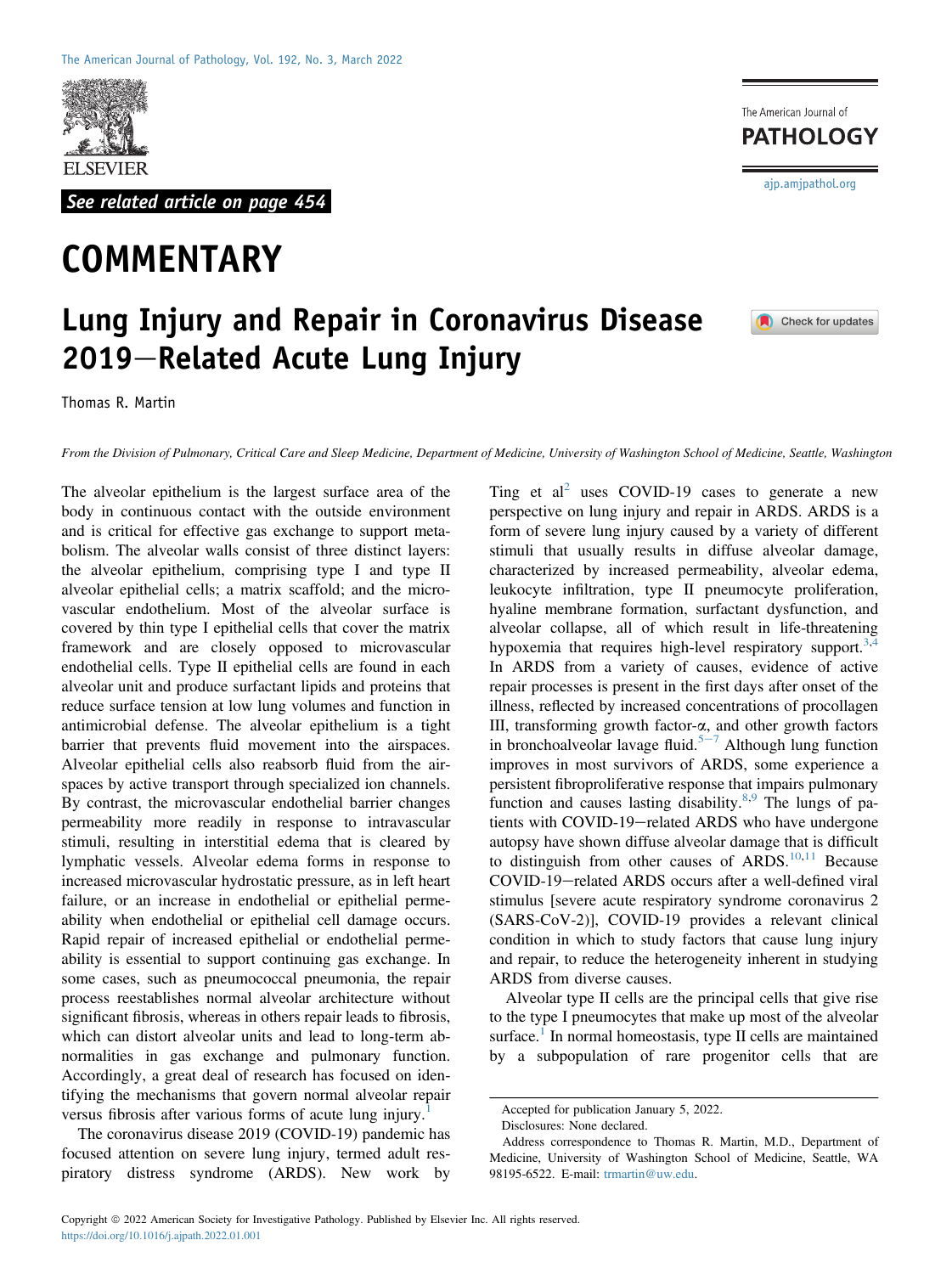long-lived and self-renewing. Type II progenitor cells can be isolated by unique surface markers and have distinct transcriptional and functional phenotypes. $12,13$  $12,13$  They are usually found near fibroblasts that express Wnt genes, generating a niche for type II progenitor cells.<sup>[12](#page-2-9)</sup> Following injury, remaining type II cells and the subpopulation of type II progenitor cells proliferate, then enter a non-proliferative transitional state with cuboidal or partially spread morphology, then flatten and acquire characteristics of mature type I cells.<sup>[12](#page-2-9)–[14](#page-2-9)</sup> Lineage tracing studies in mice with bleomycin-induced lung injury identified the transitional cells expressing the cytokeratin 8 marker ( $KRT8<sup>+</sup>$ ) as key cells in the progression from type II cells to mature type I cells.<sup>[15](#page-2-11)</sup> Studies of lung tissue from patients with idiopathic pulmonary fibrosis (IPF), a form of chronic fibrotic lung disease, have shown persistent transitional cells and a relative paucity of mature type I cells, leading to the hypothesis that a delay or block in progression from the transitional state to mature type I epithelial cells may be a key part of ineffective repair leading to fibrosis.<sup>[15](#page-2-11)-[18](#page-2-11)</sup> The role of transitional epithelial cells in ineffective repair and whether ineffective repair occurs relatively early following acute lung injury are key questions to be resolved.

To study characteristics of alveolar injury and epithelial repair in COVID-19-related lung injury, Ting et al<sup>[2](#page-2-1)</sup> used autopsy material from the lungs of three patients who died within 14 days of onset of COVID-19-related ARDS. For comparison, they used archived lung tissue from three patients with non-COVID-19 ARDS, lung tissue from patients with IPF who were undergoing lung transplantation, and normal tissue from lungs rejected for transplantation. As previously reported for COVID-19 and non-COVID-19 ARDS, the lungs of all of the patients showed extensive diffuse alveolar damage, consistent with severe epithelial injury. Labeling of COVID-19 lung tissue for type II and type I epithelial cell markers [pro-surfactant protein C (pro-SPC) and human type I antigen 56 (HTI-56), respectively] showed extensive loss of mature type II cells and widespread damage to type I cells. In COVID-19 lungs, hyperplastic cuboidal epithelial cells were identified, which is a common finding in diffuse alveolar damage, but for the most part these cells did not express the pro-SPC marker, suggesting that they were not mature type II cells. Labeling of lung tissue with the KRT8 marker showed prominent labeling throughout alveolar regions, suggesting that  $KRT8$ <sup>+</sup> transitional cells were abundant in COVID-19-related as well as non-COVID-19-related injured lungs. KRT8 is an intracellular cytokeratin marker that is expressed at high levels in transitional alveolar epithelial cells of mice with bleomycin-induced lung injury.<sup>[15](#page-2-11)</sup> KRT8<sup>+</sup> transitional cells have a flattened morphology and show evidence of p53 and NF-kB activation and have been identified in different animal models of lung injury, as well as lungs of humans with IPF.  $KRT8$ <sup>+</sup> epithelial cells have been proposed as key transitional cells in the progression from type II to type I cells, and abnormal persistence of  $KRT8$ <sup>+</sup> cells is thought to be a key feature in the progres-sion from acute lung injury to chronic fibrosis.<sup>[15](#page-2-11)[,16](#page-2-12)</sup>

The findings of Ting et al<sup>[2](#page-2-1)</sup> show that type II epithelial cells are lost and  $KRT8$ <sup>+</sup> transitional epithelial cells appear early after the onset of acute lung injury in humans, but raise the question of whether the appearance of transitional cells is a marker of impending fibrosis. Despite the widespread loss of type II cells and the abundance of transitional cells, the lungs from COVID-19 and non-COVID-19 ARDS decedents did not show evidence of collagen deposition, myofibroblast accumulation, or distortion of the underlying alveolar matrix structure, all of which are common findings in IPF and fibroproliferative  $ARDS^8$  $ARDS^8$  Although most  $KRT8$ <sup>+</sup> transitional cells did not express the HTI-56 type I cell marker, HTI-56 was detected on rare  $KRT8<sup>+</sup>$  cells in the COVID-19 lungs, suggesting incomplete progression of transitional cells to the mature type I epithelial phenotype. Further labeling of lung sections with markers of cell cycle arrest and senescence showed that although epithelial markers of cell cycle arrest (CDKN1A, CDKN2B, TP53, and CCND1) were detectable in lung tissue of COVID-19 and non-COVID-19 ARDS patients, only the lung tissue from patients with IPF expressed a relatively specific marker of senescence, p26 (CDKN2A). Taken together, these findings led the authors to hypothesize that in patients with early COVID-19 and non-COVID-19 ARDS, proliferating type II epithelial cells or related progenitor cells become transitional cells in a state of cell cycle arrest and then differentiate into mature type I cells to restore normal alveolar architecture, whereas in fibroproliferative ARDS or in IPF, the transitional cells become senescent and lose the capacity for type I differentiation, leading to the development of fibrosis. These findings are important, because they show that transitional cells arise relatively early in the course of severe lung injury due to COVID-19 as well as non-COVID-19 etiologies, before evidence of fibrosis can be detected. Whether fibroproliferative changes might have occurred in the lungs of these patients over a longer period cannot be determined from these autopsy samples.

The findings of Ting et al<sup>2</sup> are important because they provide human evidence in support of translational studies of alveolar regeneration in mice.<sup>[15](#page-2-11)</sup> They focus attention on transitional cells in lung epithelial repair and the factors that govern the progression from type II cells to transitional cells and then normal type I epithelial cells, versus the development of senescence in transitional epithelial cells with associated fibrosis. The inflammatory milieu of the injured lung is a complex environment, containing a variety of growth factors and cytokines that influence the balance between normal epithelial regeneration and fibrosis, including tumor necrosis factor-a, IL-1b, transforming growth factor-a, keratinocyte growth factor, granulocyte-macrophage colony-stimulating factor, and others, and persistent inflammation has been proposed as an important factor promoting fibrosis.<sup>5,[19](#page-2-13)-[22](#page-2-13)</sup> Sorting out the key factors that promote progression from  $KRT8$ <sup>+</sup> transitional cells to mature type I pneumocytes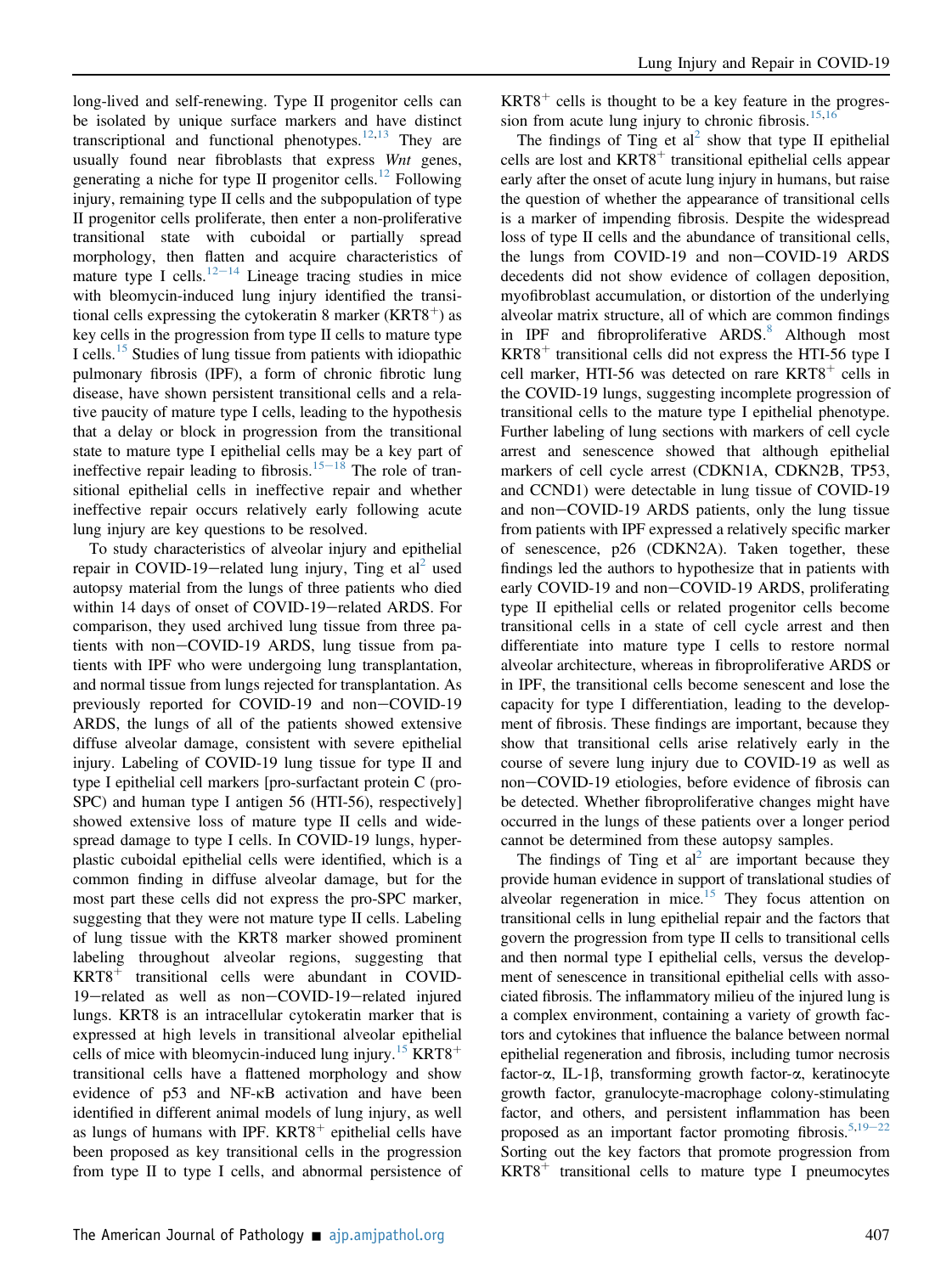versus the alternative mechanisms that activate fibrosis is an important goal of future research.

The study by Ting et  $al^2$  $al^2$  has some limitations that are inherent in studies of human autopsy material. First, the COVID-19 and non-COVID-19 ARDS lung samples were obtained at single times within 2 weeks of onset of acute lung injury, so the data do not provide insight into the progression of the findings over longer times. Second, although the investigators performed comprehensive analyses on the lung tissue samples, they studied tissue from a limited number of patients, raising the question of how uniform the findings might be in a larger population. Third, although the index cases of COVID-19 ARDS all had a common primary viral injury, all of them also were mechanically ventilated, adding a second and different injurious stimulus that must be considered. Although the authors did not find evidence of persistent viral infection in the lungs, how initial viral damage to type II pneumocytes might interact with ongoing injury from mechanical forces in the lungs remains an important question. The study was not designed to consider how other levels of complexity, including damage to the alveolar wall matrix and epithelial mesenchymal cross talk, might contribute to aberrant repair.<sup>[23](#page-3-0)–[25](#page-3-0)</sup> Last, although the idea that development of senescence in  $KRT8$ <sup>+</sup> transitional cells due to repetitive injury may be linked with the onset of fibrosis is intriguing, the IPF tissue samples were collected much later in the course of that illness, so the direct relevance of the findings for the evolution from acute to chronic fibroproliferative lung injury remains to be proven.

Despite these limitations, the study by Ting et  $al^2$  $al^2$  provides important directions for future research on lung repair. The factors that favor the maturation of  $KRT8<sup>+</sup>$  transitional cells into normal type I epithelial cells versus factors that lead to a senescent state need to be clarified and studied in a larger number of patients as well as relevant animal models. The results could provide clues about new therapeutic approaches to promote normal repair and/or prevent fibrosis. The results may also be useful in evaluating whether currently available therapies for chronic fibrosis might be helpful early after the onset of acute lung injury.

## References

- <span id="page-2-0"></span>1. [Zemans RL, Henson PM, Henson JE, Janssen WJ: Conceptual ap](http://refhub.elsevier.com/S0002-9440(22)00001-3/sref1)[proaches to lung injury and repair. Ann Am Thorac Soc 2015,](http://refhub.elsevier.com/S0002-9440(22)00001-3/sref1)  $12(Suppl 1):S9-S15$  $12(Suppl 1):S9-S15$  $12(Suppl 1):S9-S15$
- <span id="page-2-1"></span>2. [Ting C, Aspal M, Vaishampayan N, Huang SK, Riemondy KA,](http://refhub.elsevier.com/S0002-9440(22)00001-3/sref2) [Wang F, Farver C, Zemans RL: Fatal COVID-19 and non-COVID-19](http://refhub.elsevier.com/S0002-9440(22)00001-3/sref2) [acute respiratory distress syndrome is associated with incomplete](http://refhub.elsevier.com/S0002-9440(22)00001-3/sref2) [alveolar type 1 epithelial cell differentiation from the transitional state](http://refhub.elsevier.com/S0002-9440(22)00001-3/sref2) without fi[brosis. Am J Pathol 2022, 192:454](http://refhub.elsevier.com/S0002-9440(22)00001-3/sref2)-[467](http://refhub.elsevier.com/S0002-9440(22)00001-3/sref2)
- <span id="page-2-2"></span>3. [Matthay MA, Zemans RL, Zimmerman GA, Arabi YM, Beitler JR,](http://refhub.elsevier.com/S0002-9440(22)00001-3/sref3) [Mercat A, Herridge M, Randolph AG, Calfee CS: Acute respiratory](http://refhub.elsevier.com/S0002-9440(22)00001-3/sref3) [distress syndrome. Nat Rev Dis Primers 2019, 5:18](http://refhub.elsevier.com/S0002-9440(22)00001-3/sref3)
- <span id="page-2-3"></span>4. [Bachofen M, Weibel ER: Alterations of the gas exchange apparatus in](http://refhub.elsevier.com/S0002-9440(22)00001-3/sref4) adult respiratory insuffi[ciency associated with septicemia. Am Rev](http://refhub.elsevier.com/S0002-9440(22)00001-3/sref4) [Respir Dis 1977, 116:589](http://refhub.elsevier.com/S0002-9440(22)00001-3/sref4)-[615](http://refhub.elsevier.com/S0002-9440(22)00001-3/sref4)
- <span id="page-2-4"></span>5. [Madtes DK, Rubenfeld G, Klima LD, Milberg JA, Steinberg KP,](http://refhub.elsevier.com/S0002-9440(22)00001-3/sref5) [Martin TR, Raghu G, Hudson LD, Clark JG: Elevated transforming](http://refhub.elsevier.com/S0002-9440(22)00001-3/sref5) [growth factor-alpha levels in bronchoalveolar lavage](http://refhub.elsevier.com/S0002-9440(22)00001-3/sref5) fluid of patients [with acute respiratory distress syndrome. Am J Respir Crit Care Med](http://refhub.elsevier.com/S0002-9440(22)00001-3/sref5) [1998, 158:424](http://refhub.elsevier.com/S0002-9440(22)00001-3/sref5)-[430](http://refhub.elsevier.com/S0002-9440(22)00001-3/sref5)
- 6. [Clark JG, Milberg JA, Steinberg KP, Hudson LD: Type III procollagen](http://refhub.elsevier.com/S0002-9440(22)00001-3/sref6) [peptide in the adult respiratory distress syndrome: association of](http://refhub.elsevier.com/S0002-9440(22)00001-3/sref6) [increased peptide levels in bronchoalveolar lavage](http://refhub.elsevier.com/S0002-9440(22)00001-3/sref6) fluid with increased risk for death. Ann Intern Med 1995,  $122:17-23$  $122:17-23$
- 7. [Chesnutt AN, Matthay MA, Tibayan FA, Clark JG: Early detection of](http://refhub.elsevier.com/S0002-9440(22)00001-3/sref7) [type III procollagen peptide in acute lung injury: pathogenetic and](http://refhub.elsevier.com/S0002-9440(22)00001-3/sref7) prognostic signifi[cance. Am J Respir Crit Care Med 1997, 156:](http://refhub.elsevier.com/S0002-9440(22)00001-3/sref7)  $840 - 845$  $840 - 845$  $840 - 845$
- <span id="page-2-5"></span>8. [Burnham EL, Janssen WJ, Riches DW, Moss M, Downey GP: The](http://refhub.elsevier.com/S0002-9440(22)00001-3/sref8) fi[broproliferative response in acute respiratory distress syndrome:](http://refhub.elsevier.com/S0002-9440(22)00001-3/sref8) mechanisms and clinical signifi[cance. Eur Respir J 2014, 43:](http://refhub.elsevier.com/S0002-9440(22)00001-3/sref8)  $276 - 285$  $276 - 285$  $276 - 285$
- <span id="page-2-6"></span>9. [Herridge MS, Cheung AM, Tansey CM, Matte-Martyn A, Diaz-](http://refhub.elsevier.com/S0002-9440(22)00001-3/sref9)[Granados N, Al-Saidi F, Cooper AB, Guest CB, Mazer CD, Mehta S,](http://refhub.elsevier.com/S0002-9440(22)00001-3/sref9) [Stewart TE, Barr A, Cook D, Slutsky AS, Canadian Critical Care](http://refhub.elsevier.com/S0002-9440(22)00001-3/sref9) [Trials Group: One-year outcomes in survivors of the acute respiratory](http://refhub.elsevier.com/S0002-9440(22)00001-3/sref9) [distress syndrome. N Engl J Med 2003, 348:683](http://refhub.elsevier.com/S0002-9440(22)00001-3/sref9)-[693](http://refhub.elsevier.com/S0002-9440(22)00001-3/sref9)
- <span id="page-2-7"></span>10. [Peiris S, Mesa H, Aysola A, Manivel J, Toledo J, Borges-Sa M,](http://refhub.elsevier.com/S0002-9440(22)00001-3/sref10) [Aldighieri S, Reveiz L: Pathological](http://refhub.elsevier.com/S0002-9440(22)00001-3/sref10) findings in organs and tissues of [patients with COVID-19: a systematic review. PLoS One 2021, 16:](http://refhub.elsevier.com/S0002-9440(22)00001-3/sref10) [e0250708](http://refhub.elsevier.com/S0002-9440(22)00001-3/sref10)
- <span id="page-2-8"></span>11. [Konopka KE, Nguyen T, Jentzen JM, Rayes O, Schmidt CJ,](http://refhub.elsevier.com/S0002-9440(22)00001-3/sref11) [Wilson AM, Farver CF, Myers JL: Diffuse alveolar damage \(DAD\)](http://refhub.elsevier.com/S0002-9440(22)00001-3/sref11) [resulting from coronavirus disease 2019 infection is morphologically](http://refhub.elsevier.com/S0002-9440(22)00001-3/sref11) [indistinguishable from other causes of DAD. Histopathology 2020, 77:](http://refhub.elsevier.com/S0002-9440(22)00001-3/sref11)  $570 - 578$  $570 - 578$  $570 - 578$
- <span id="page-2-9"></span>12. Nabhan AN, Brownfi[eld DG, Harbury PB, Krasnow MA, Desai TJ:](http://refhub.elsevier.com/S0002-9440(22)00001-3/sref12) [Single-cell Wnt signaling niches maintain stemness of alveolar type 2](http://refhub.elsevier.com/S0002-9440(22)00001-3/sref12) [cells. Science 2018, 359:1118](http://refhub.elsevier.com/S0002-9440(22)00001-3/sref12)-[1123](http://refhub.elsevier.com/S0002-9440(22)00001-3/sref12)
- <span id="page-2-10"></span>13. [Zacharias WJ, Frank DB, Zepp JA, Morley MP, Alkhaleel FA, Kong J,](http://refhub.elsevier.com/S0002-9440(22)00001-3/sref13) [Zhou S, Cantu E, Morrisey EE: Regeneration of the lung alveolus by](http://refhub.elsevier.com/S0002-9440(22)00001-3/sref13) [an evolutionarily conserved epithelial progenitor. Nature 2018, 555:](http://refhub.elsevier.com/S0002-9440(22)00001-3/sref13)  $251 - 255$  $251 - 255$  $251 - 255$
- 14. Desai TJ, Brownfi[eld DG, Krasnow MA: Alveolar progenitor and stem](http://refhub.elsevier.com/S0002-9440(22)00001-3/sref14) [cells in lung development, renewal and cancer. Nature 2014, 507:](http://refhub.elsevier.com/S0002-9440(22)00001-3/sref14)  $190 - 194$  $190 - 194$  $190 - 194$
- <span id="page-2-11"></span>15. [Strunz M, Simon LM, Ansari M, Kathiriya JJ, Angelidis I, Mayr CH,](http://refhub.elsevier.com/S0002-9440(22)00001-3/sref15) [Tsidiridis G, Lange M, Mattner LF, Yee M, Ogar P, Sengupta A,](http://refhub.elsevier.com/S0002-9440(22)00001-3/sref15) [Kukhtevich I, Schneider R, Zhao Z, Voss C, Stoeger T, Neumann JHL,](http://refhub.elsevier.com/S0002-9440(22)00001-3/sref15) Hilgendorff A, Behr J, O'[Reilly M, Lehmann M, Burgstaller G,](http://refhub.elsevier.com/S0002-9440(22)00001-3/sref15) [Konigshoff M, Chapman HA, Theis FJ, Schiller HB: Alveolar](http://refhub.elsevier.com/S0002-9440(22)00001-3/sref15) [regeneration through a Krt8](http://refhub.elsevier.com/S0002-9440(22)00001-3/sref15)+ [transitional stem cell state that persists in](http://refhub.elsevier.com/S0002-9440(22)00001-3/sref15) human lung fi[brosis. Nat Commun 2020, 11:3559](http://refhub.elsevier.com/S0002-9440(22)00001-3/sref15)
- <span id="page-2-12"></span>16. [Kobayashi Y, Tata A, Konkimalla A, Katsura H, Lee RF, Ou J,](http://refhub.elsevier.com/S0002-9440(22)00001-3/sref16) [Banovich NE, Kropski JA, Tata PR: Persistence of a regeneration](http://refhub.elsevier.com/S0002-9440(22)00001-3/sref16)[associated, transitional alveolar epithelial cell state in pulmonary](http://refhub.elsevier.com/S0002-9440(22)00001-3/sref16) fi[brosis. Nat Cell Biol 2020, 22:934](http://refhub.elsevier.com/S0002-9440(22)00001-3/sref16)-[946](http://refhub.elsevier.com/S0002-9440(22)00001-3/sref16)
- 17. [Jiang P, Gil de Rubio R, Hrycaj SM, Gurczynski SJ, Riemondy KA,](http://refhub.elsevier.com/S0002-9440(22)00001-3/sref17) [Moore BB, Omary MB, Ridge KM, Zemans RL: Ineffectual type 2-to](http://refhub.elsevier.com/S0002-9440(22)00001-3/sref17)[type 1 alveolar epithelial cell differentiation in idiopathic pulmonary](http://refhub.elsevier.com/S0002-9440(22)00001-3/sref17) fi[brosis: persistence of the KRT8\(hi\) transitional state. Am J Respir](http://refhub.elsevier.com/S0002-9440(22)00001-3/sref17) [Crit Care Med 2020, 201:1443](http://refhub.elsevier.com/S0002-9440(22)00001-3/sref17)-[1447](http://refhub.elsevier.com/S0002-9440(22)00001-3/sref17)
- 18. [Auyeung VC, Sheppard D: Stuck in a moment: does abnormal](http://refhub.elsevier.com/S0002-9440(22)00001-3/sref18) [persistence of epithelial progenitors drive pulmonary](http://refhub.elsevier.com/S0002-9440(22)00001-3/sref18) fibrosis? Am J [Respir Crit Care Med 2021, 203:667](http://refhub.elsevier.com/S0002-9440(22)00001-3/sref18)-[669](http://refhub.elsevier.com/S0002-9440(22)00001-3/sref18)
- <span id="page-2-13"></span>19. [Park WY, Goodman RB, Steinberg KP, Ruzinski JT, Radella F 2nd,](http://refhub.elsevier.com/S0002-9440(22)00001-3/sref19) [Park DR, Pugin J, Skerrett SJ, Hudson LD, Martin TR: Cytokine](http://refhub.elsevier.com/S0002-9440(22)00001-3/sref19) [balance in the lungs of patients with acute respiratory distress syn](http://refhub.elsevier.com/S0002-9440(22)00001-3/sref19)[drome. Am J Respir Crit Care Med 2001, 164:1896](http://refhub.elsevier.com/S0002-9440(22)00001-3/sref19)-[1903](http://refhub.elsevier.com/S0002-9440(22)00001-3/sref19)
- 20. [Verghese GM, McCormick-Shannon K, Mason RJ, Matthay MA:](http://refhub.elsevier.com/S0002-9440(22)00001-3/sref20) [Hepatocyte growth factor and keratinocyte growth factor in the](http://refhub.elsevier.com/S0002-9440(22)00001-3/sref20) pulmonary edema fl[uid of patients with acute lung injury; biologic](http://refhub.elsevier.com/S0002-9440(22)00001-3/sref20)